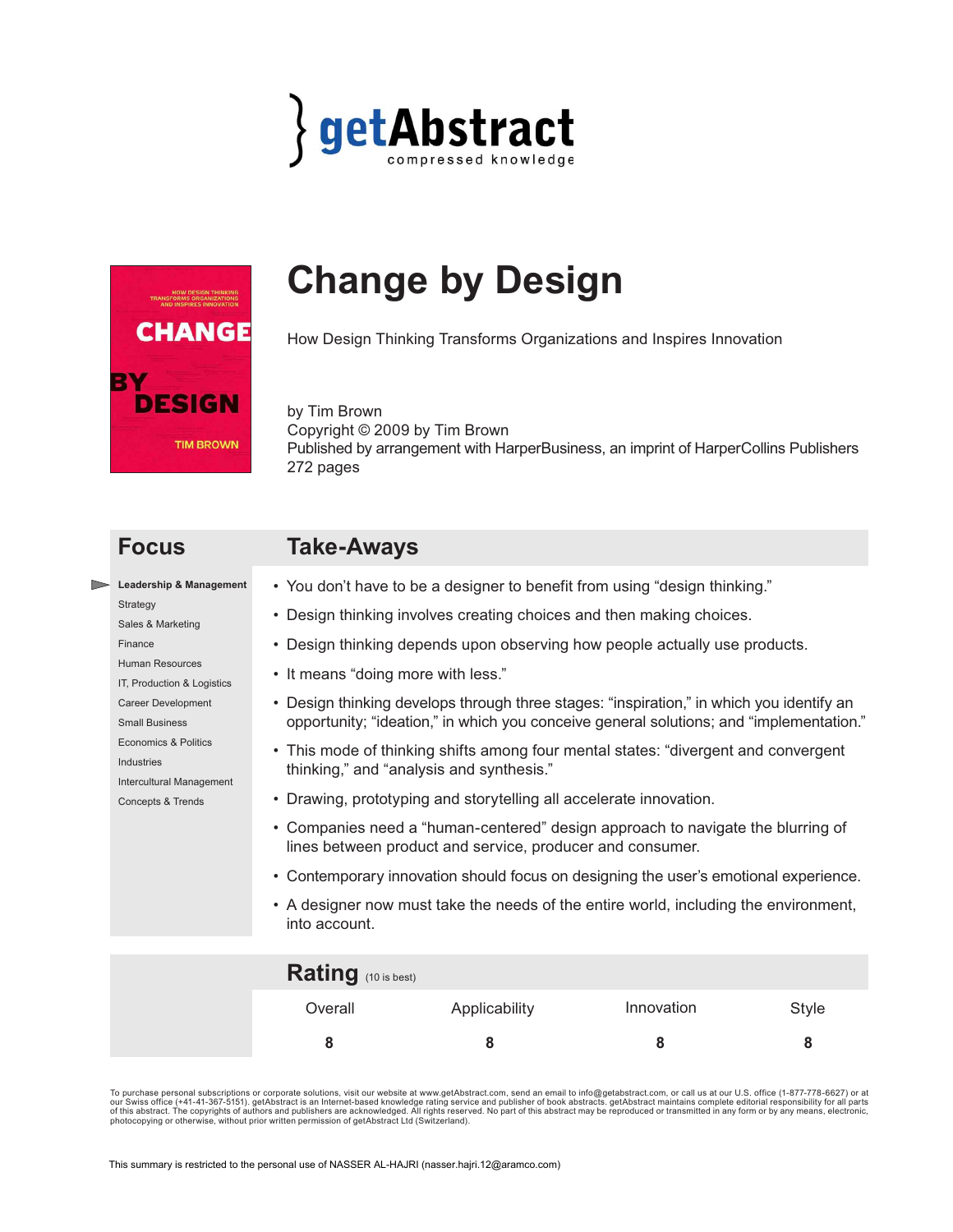

# **Relevance**

## **What You Will Learn**

In this Abstract, you will learn: 1) What "design thinking" is, 2) How you can practice it and 3) How design thinking will benefit your organization.

#### **Recommendation**

Tim Brown's understated, exciting take on innovation draws its inspiration from design; he calls the process "design thinking." Brown is CEO and president of IDEO, an influential U.S. design and innovation firm. This book conveys that innovation is the norm at IDEO. The company expects employees to come up with not just fresh ideas but new solutions to real-world problems. Brown's and IDEO's expectations of changing the world are realistic because they've done it more than once; their excitement about creation never seems giddy or off-balance. IDEO has accomplished so much that many of Brown's suggestions might seem familiar to those in the field, where IDEO's techniques are already widely known. Even so, this methodical, socially aware approach proves engaging and useful. *getAbstract* recommends this guide to designers, to those who work with designers and to anyone interested in innovation and creativity.

# **Abstract**

# **Understanding Design Thinking**

World-altering technological advances have lifted humanity to a new standard of living and produced wonders that few people imagined possible. They've also created societies defined by waste and pollution. People must innovate to resolve this situation, but technological innovation won't be enough. Society needs a new approach to innovation that aligns the needs of human beings and the natural world. "Design thinking," which builds on the ways designers conceptualize their work, can provide that approach, and it is not limited to designers. Those who use design thinking access their nascent creative capacities.

Designers once focused on product development and little else. They often considered design concepts in isolation. More recently, designers have begun applying design principles not just to physical products, but also to consumer experiences, to production and interaction processes, and to improvements that make existing products more appealing or functional. They use design thinking in all disciplines and markets.

When the Japanese bicycle company Shimano set out in 2004 to address market challenges, it cooperated with IDEO to figure out why only 10% of American adults rode bikes, though 90% of them had ridden as kids. They analyzed consumers' positive biking experiences as children, their negative associations as adults and what was needed to align the two gestalts. New bicycle designs emerged from this "human-centered exploration," the products of observation and interaction, not technological breakthroughs.

#### **Stages of Innovation**

It would be nice to follow a checklist and innovate successfully, but that's not possible. Traveling into new territory means never being able to map your route fully beforehand. Innovators use design thinking to move through three general phases:

"Design thinking has its origins in the training and the professional practice of designers, but these are principles that can be practiced by everyone and extended to every field of activity."

"The transformation of a businessas-usual culture into one focused on innovation and driven by design involves activities, decisions and attitudes."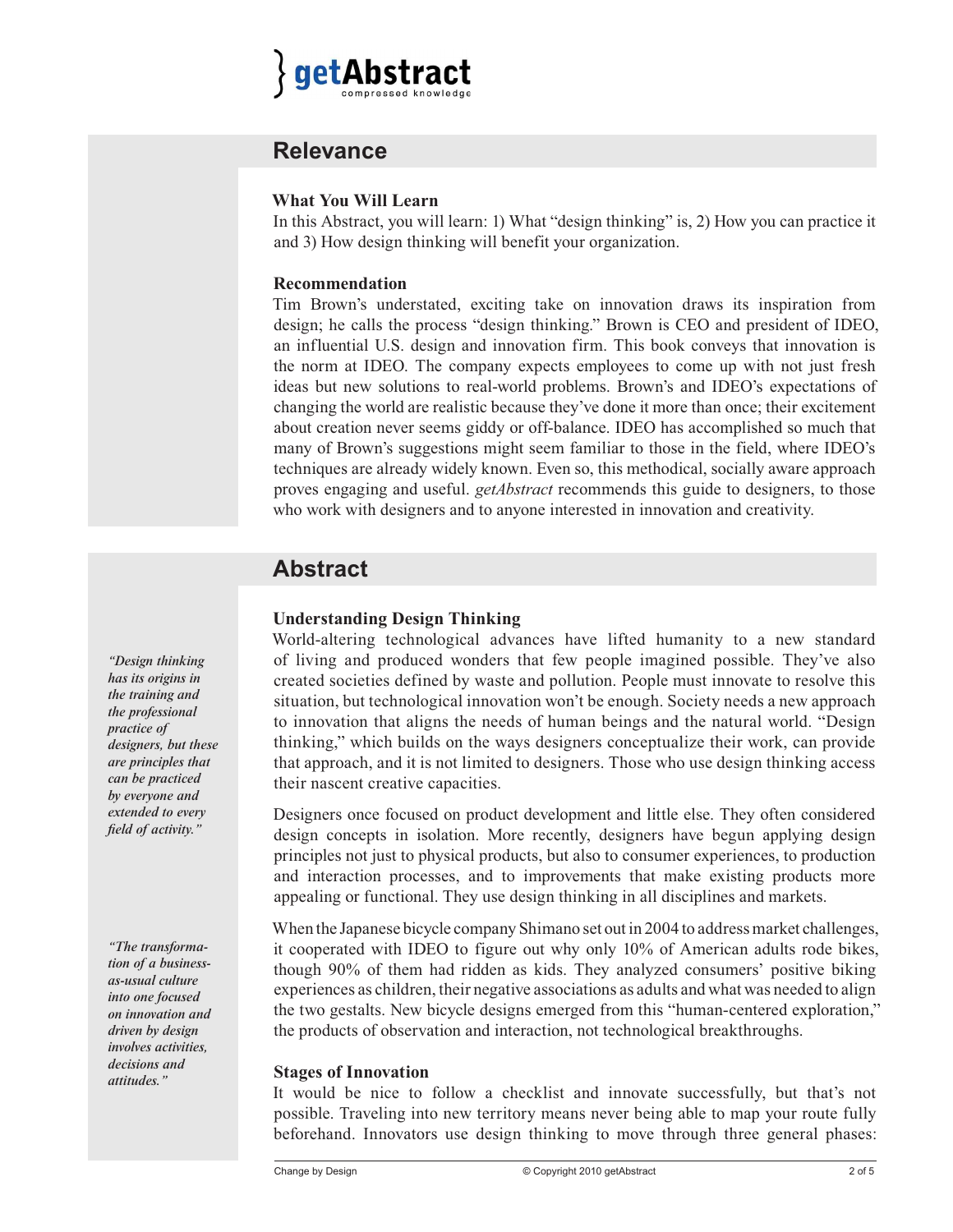

During "inspiration," they experience a "problem or opportunity" that sets them in motion; during "ideation," they generate and test ideas; and during "implementation," they move their innovation "from the project room to the market." Products may cycle through these steps more than once.

While moving through these three stages, design thinking functions within a framework of three intersecting "constraints." They are "feasibility," which is what can be done; "viability," what you can do successfully within a business; and "desirability," what people want or will come to want. The Nintendo Wii is a good example of working successfully with these constraints. Before the Wii, video game innovators focused mainly on making their components (graphics, consoles, etc.) better. Nintendo designers stepped back and asked how they could make video games more appealing to a wider market. This illustrates the difference between design and design thinking.

As design thinkers find ways to navigate these constraints creatively, they shift from solving a specific "problem" to working on a "project." The project starts with writing a brief, which states the problem and goals for resolving it. Briefs should focus but not limit your thinking. Next, assemble an interdisciplinary "project team" to work collaboratively. Analyze how your group interacts. Choose the makeup and methods that best promote individual design thinking, rather than groupthink. Assemble a team that fosters multiple perspectives, quick production and fluid communication. Such teams are more likely to thrive in organizations like Google and Pixar, which nurture "cultures of innovation." These firms reward risk taking, encourage designers to mix with the rest of the company, support play and new ideas, don't demonize failure, and don't overemphasize regulations or efficiency.

Insight into how people actually use things is central to design thinking. This insight comes not from crunching numbers, but rather from observing what people actually do, noting what they don't do, and understanding what they don't or can't explain about what they do. Design thinking borrows ethnographic observational techniques from anthropology and reapplies them to generating practical solutions. This requires empathy, because feeling alongside others allows you to move past seeing them as subjects or consumers and really experience things as they do. For example, when Kristian Simsarian of IDEO needed to identify problem areas in the hospital experience, he checked in as a patient and monitored the delays, frustrations and confusions of the process. He learned that the "patient journey" sick people experience is radically different from the beliefs medical professionals hold about how things work. Design thinking observes how people interact as groups and cultures.

# **Design Thinking's Thought Process**

When you practice design thinking, you move through "four mental states." "Divergent thinking" can generate alternatives to the present reality and provide more choices. Next, employ "convergent thinking" to sort your options and decide which is best. Then apply "analysis and synthesis". Analysis breaks patterns down, and synthesis "identifies meaningful patterns" as you reassemble them. Shift cyclically back and forth among these states, generating the new, analyzing it, sifting and selecting, and then examining it in practice – and, often, starting the whole process over again. Evaluate ideas based on their own merits, not on who thought of them. For this to work, your organization must embrace "an attitude of experimentation" and be open to risk. Follow the ideas that excite people.

"The willing and even enthusiastic acceptance of competing constraints is the foundation of design thinking."

"One way to help design thinking…is for designers to make their clients part of the experience."

"We are in the midst of a significant change in how we think about the role of consumers in the process of design and development."

"Linear thinking is about sequences; mind maps are about connections."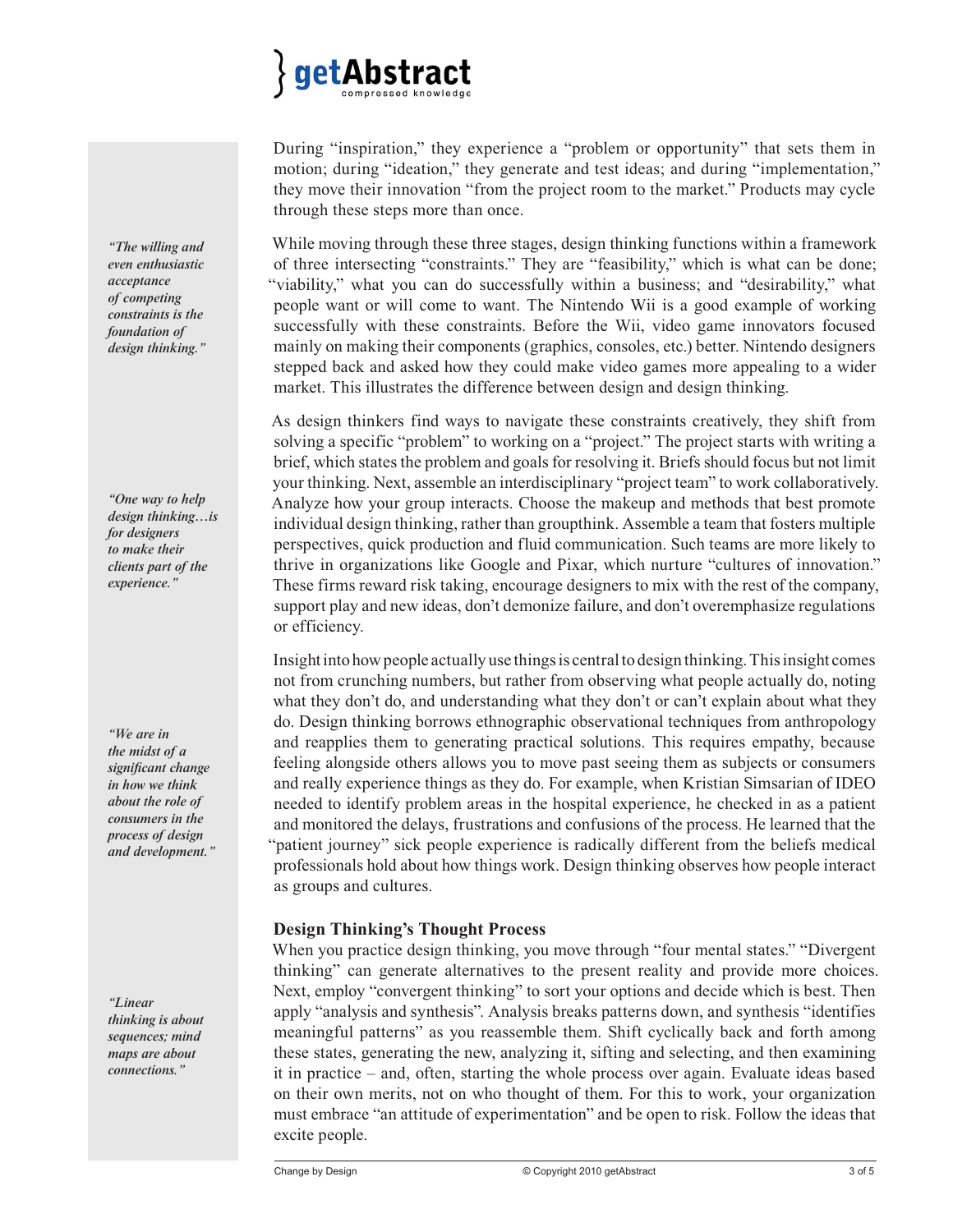

Everyone in the organization should understand the goals as your leaders guide the creation process. Participants are more likely to generate good new ideas when they're exposed to outside conditions and people in other departments. One potentially useful approach is the "design challenge": Invite people to solve a specific problem within a set of constraints, so they can win recognition and financial reward.

Don't try to create ideas in isolation, in the abstract or by using words alone. Use multiple methods. Draw – whether or not you have drawing talent. Visual representations create new insights in the form of "mind maps" that show multidirectional connections that linear verbal descriptions could obscure. Prototypes and drawings help develop ideas faster. Prototypes don't have to be expensive or time-consuming. In fact, the opposite is better: Put as little time and effort into prototypes as you can and still "generate useful feedback and drive an idea forward." Early in the process, prototypes can be very basic – just enough to see if something is viable. Imaging software can help, but, for example, researchers first conceived "insulin injection devices" with tools as rudimentary as Legos. Role-playing can be useful. Acting out scenarios using an imagined device can bring its possibilities to life. "Virtual worlds" like Second Life allow you to observe people interacting with a virtual version of a new service, such as a specialized hotel, with no actual construction at all. You can make prototypes of concepts or abstractions, like organizational structures, as IDEO did when it had to reorganize following the 2000 dot-com industry crash. Its staffers used computer games, workshops, small group discussions, formal speeches and even dance to produce a company culture better suited to new market realities.

Today a successful innovation must address a user's experience and emotional response. Create "an experience blueprint" to guide construction of a user's emotional journey. You cannot connect to someone's emotion in the abstract or from the outside; instead, you must inhabit the user's perspective and feel what that person feels.

Closely related to the experience blueprint is the ancient practice of storytelling. Stories put "ideas into context and give them meaning," and are essential to design thinking. Physical design works with space; stories have the advantage of working in time. Focus your stories on how your organization fulfills some core human need. Narratives help "create multiple touchpoints" along the user's experiential timeline. Consumers should experience the desired emotions at the following stages: when they search for your service or product, when they purchase it and when they use it. Particularly attractive stories become infectious, passing from person to person like a virus – or "meme," as Richard Dawkins named these "self-propagating" ideas. Employ engaging, focused stories to communicate your innovation's value, to help it survive the development process within the company, and to boost its value in the marketplace.

To improve your organization's design thinking, evaluate the kind of thinkers you have, and hire others; add designers or engineers to your team. Screen applicants for innovative impulses and diverse experiences. Train your staff in the tools of design thinking, encouraging them always to observe the user's experience, to strategize, tell stories and form partnerships with clients. Hold workshops to inspire innovation and introduce specific tools. Rework your incentive system, and develop criteria for measuring the innovation you want to produce. If you don't have the resources in-house for training, work with outside firms that specialize in innovation. Listen to customers, and approach your company from their perspective.

"Rapid change is forcing us to look not just to new ways of solving problems but to new problems to solve."

"The obvious counterpart to an attitude of experimentation is a climate of optimism."

"Although it might seem as though frittering away valuable time on sketches and models and simulations will slow work down, prototyping generates results faster."

"Prototyping is always inspirational – not in the sense of a perfected artwork but just the opposite: because it inspires new ideas."